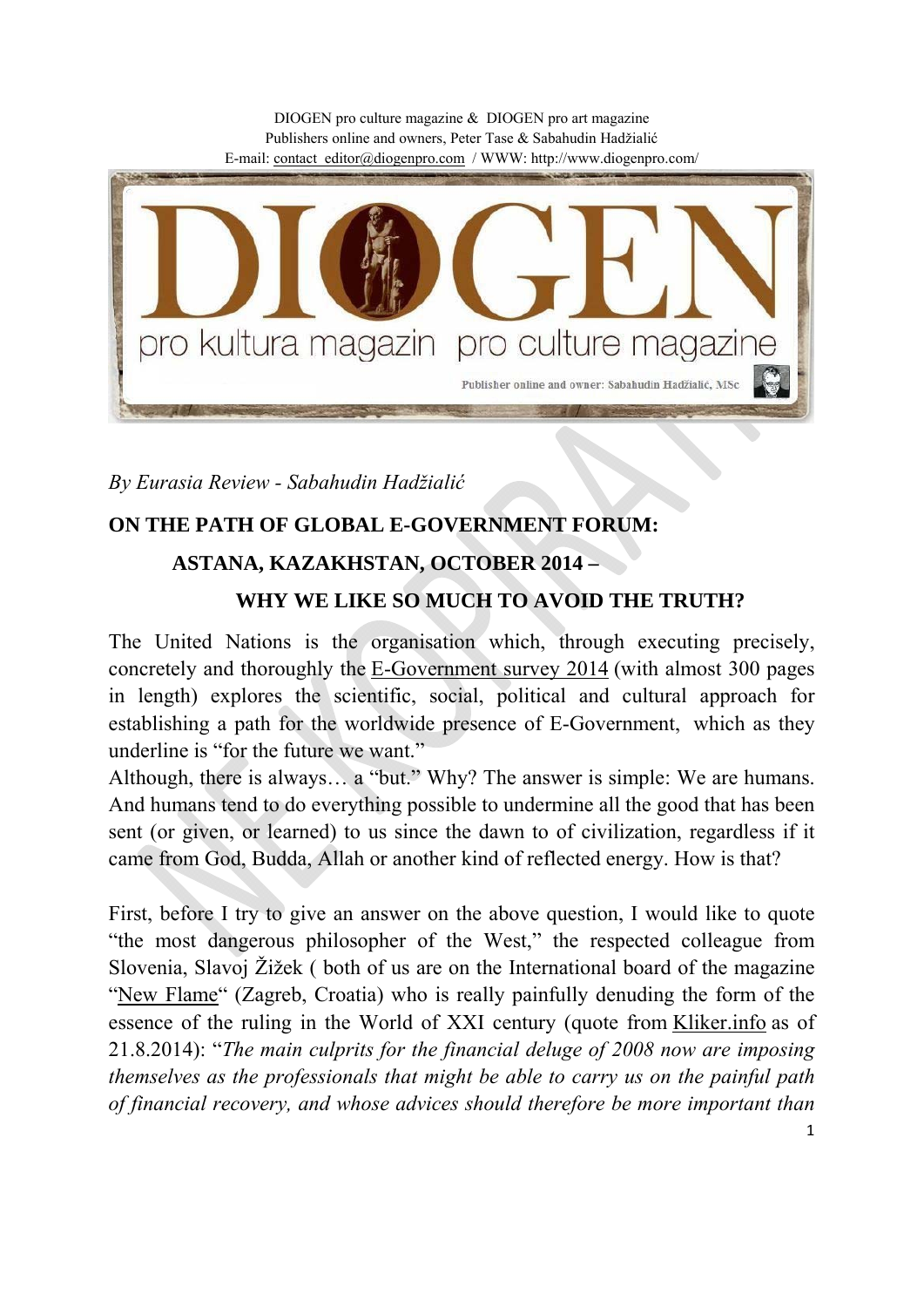DIOGEN pro culture magazine & DIOGEN pro art magazine Publishers online and owners, Peter Tase & Sabahudin Hadžialić E-mail: contact\_editor@diogenpro.com / WWW: http://www.diogenpro.com/

*parliamentary politics. Or, as said the former Italian Prime Minister and technocrat Mario Monti, EU: "If the governments allow them to be fully commited by the decisions of their parliaments, and not protect their own freedom of action, the collapse of Europe will be much more likely outcome than its deeper integration." What is, therefore, a higher power whose authority will suspend the decisions of democratically elected people's representatives? The answer is given in 1998 by Hans Tietmeyer, Governor of Deutsches Bundesbank, which considered "permanent plebiscite of global markets" superior to "plebiscite of the ballot*  box." Notice the rhetoric of this shameful statement: global markets are more *democratic than parliamentary elections, since the voting process takes place continuously on them, instead of once every four years, and globally, rather than in the framework of the nation state. The basic idea: when separated from more control of the market (and experts), parliamentary-democratic decisions are "irresponsible."*

Finally, after quotation, another question then appears: How can this be related to the forth-coming Global E-Government Forum in Astana, Kazakhstan which will be held in a couple of days. as Eurasia Review recently announced?

It is almost possible to see light at the end of tunnel as addressed by some of the topics of the the Global E-Government Forum in Astana which can be seen at Agenda at glance – 2014 Global E-Government Forum.

Basically, to make a long story short, "Power to the people" through better, bigger and sustainable E-government execution and connection is not just through:

- **analysing and defining** the problem/issue (like UN did in an excellent methodology fullfilled way);
- **proposing** the way on the path towards society of the people and for the people;

…but also **executing**, with the clear goals given from the respected Legislative power within every democratic (what is Democracy than the freedom of thoughts, expressions and decision making through the formula that will satisfied thoughts, expressions and decision making of **the one** towards **the all** and vice versa) country of the World which has to be focused on: